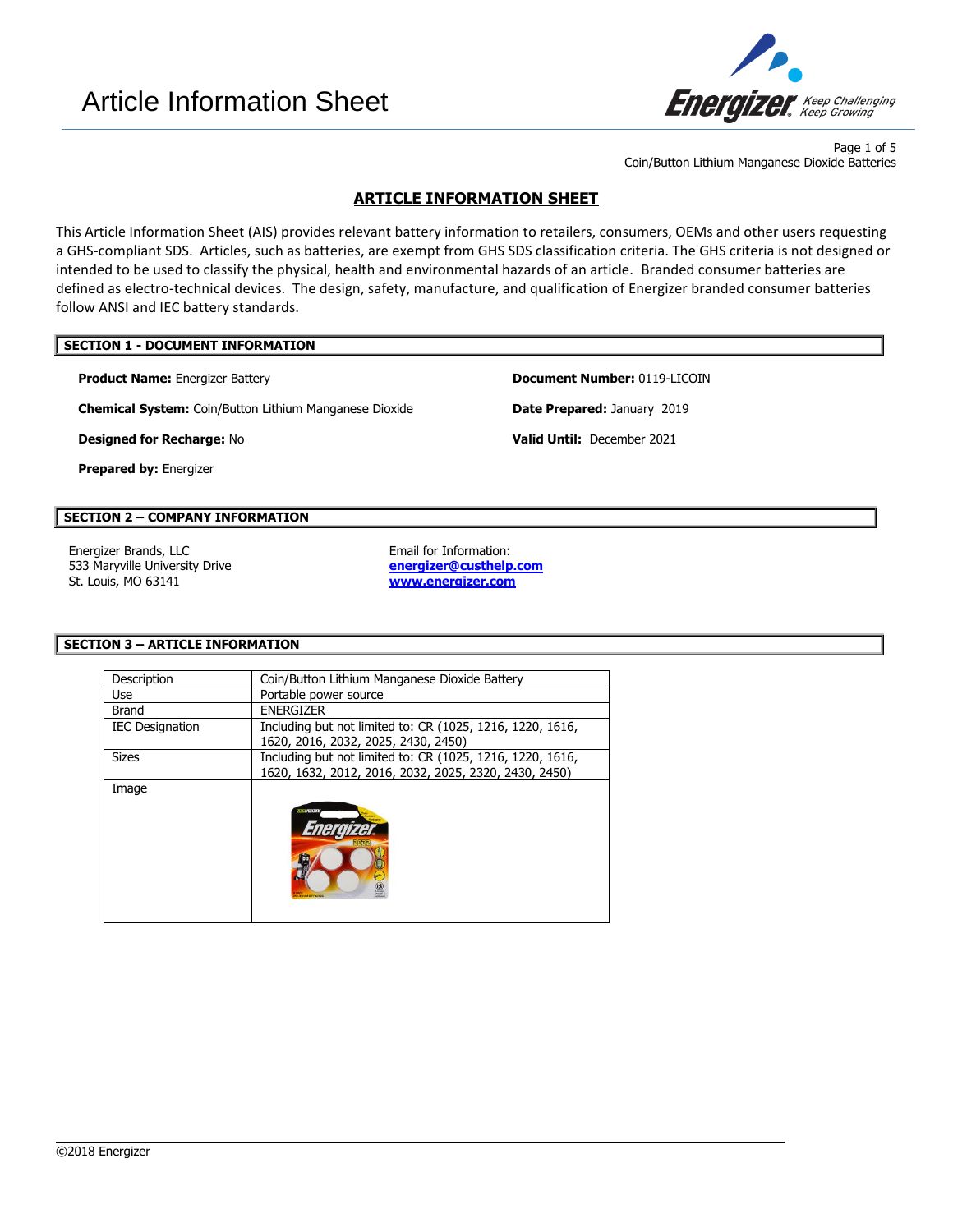# Article Information Sheet



Page 2 of 5 Coin/Button Lithium Manganese Dioxide Batteries

# **SECTION 4 – ARTICLE CONSTRUCTION**

**IMPORTANT NOTE:** The battery should not be opened or burned. Exposure to the ingredients contained within or their combustion products could be harmful.

| <b>MATERIAL OR INGREDIENT</b>                            | PEL (OSHA)                                                                             | <b>TLV (ACGIH)</b>                            | % / wt.        |
|----------------------------------------------------------|----------------------------------------------------------------------------------------|-----------------------------------------------|----------------|
| Carbon Black<br>$(CAS# 1333-86-4)$                       | 3.5 mg/m <sup>3</sup> TWA                                                              | 3.5 mg/m <sup>3</sup> TWA                     | $0 - 1$        |
| 1,2-Dimethoxyethane<br>(CAS# 110-71-4)                   | None established                                                                       | None established                              | $0-6$          |
| 1.3-Dioxolane<br>$(CAS# 646-06-0)$                       | None established                                                                       | None established                              | $0 - 8$        |
| Graphite<br>$(CAS# 7782-42-5)$                           | 15 mg/m <sup>3</sup> TWA (total dust)<br>5 mg/m <sup>3</sup> TWA (respirable fraction) | 2 mg/m <sup>3</sup> TWA (respirable fraction) | $0 - 3$        |
| Lithium or Lithium Alloy<br>(CAS# 7439-93-2)             | None established                                                                       | None established                              | $1-6$          |
| Lithium Perchlorate<br>(CAS# 7791-03-9)                  | None established                                                                       | None established                              | $0 - 3$        |
| Lithium Trifluoromethanesulfonate<br>(CAS# 33454-82-9)   | None established                                                                       | None established                              | $0 - 3$        |
| Lithium Trifluoromethanesulfonimide<br>(CAS# 90076-65-6) | None established                                                                       | None established                              | $0 - 3$        |
| Manganese Dioxide<br>(CAS# 1313-13-9)                    | 5 mg/m <sup>3</sup> Ceiling (as Mn)                                                    | 0.2 mg/m <sup>3</sup> TWA (as Mn)             | $12 - 42$      |
| Propylene Carbonate<br>(CAS# 108-32-7)                   | None established                                                                       | None established                              | $0 - 8$        |
| Non-Hazardous Components:                                |                                                                                        |                                               |                |
| <b>Steel</b><br>(iron CAS# 65997-19-5)                   | None established                                                                       | None established                              | 20             |
| Plastic and Other<br>.                                   | None established                                                                       | None established                              | <b>Balance</b> |

\* PNOR: Particulates not otherwise regulated

\*\*PNOC: Particulates not otherwise classified

#### **All Energizer Coin/Button Lithium Manganese Dioxide have zero added mercury.**

#### **Applicable Battery Industry Standards**

| North America<br><b>Standards</b>        | ANSI C18.3M Part 1 | ANSI C18.3 M Part 2 | ANSI C18.4  |
|------------------------------------------|--------------------|---------------------|-------------|
| <b>International</b><br><b>Standards</b> | IEC 60086-1        | IEC 60086-2         | IEC 60086-4 |

### **SECTION 5 – HEALTH AND SAFETY**

**Ingestion:** Swallowing may lead to serious injury or death in as little as 2 hours due to chemical burns and potential perforation of the esophagus. **Immediately see doctor; have doctor phone (202) 625-3333.** Do not induce vomiting or give food or drink.

 $\overline{\phantom{a}}$ 

The following instructions apply to exposure of internal components.

**Inhalation:** Provide fresh air and seek medical attention.

**Skin Contact:** Remove contaminated clothing and wash skin with soap and water.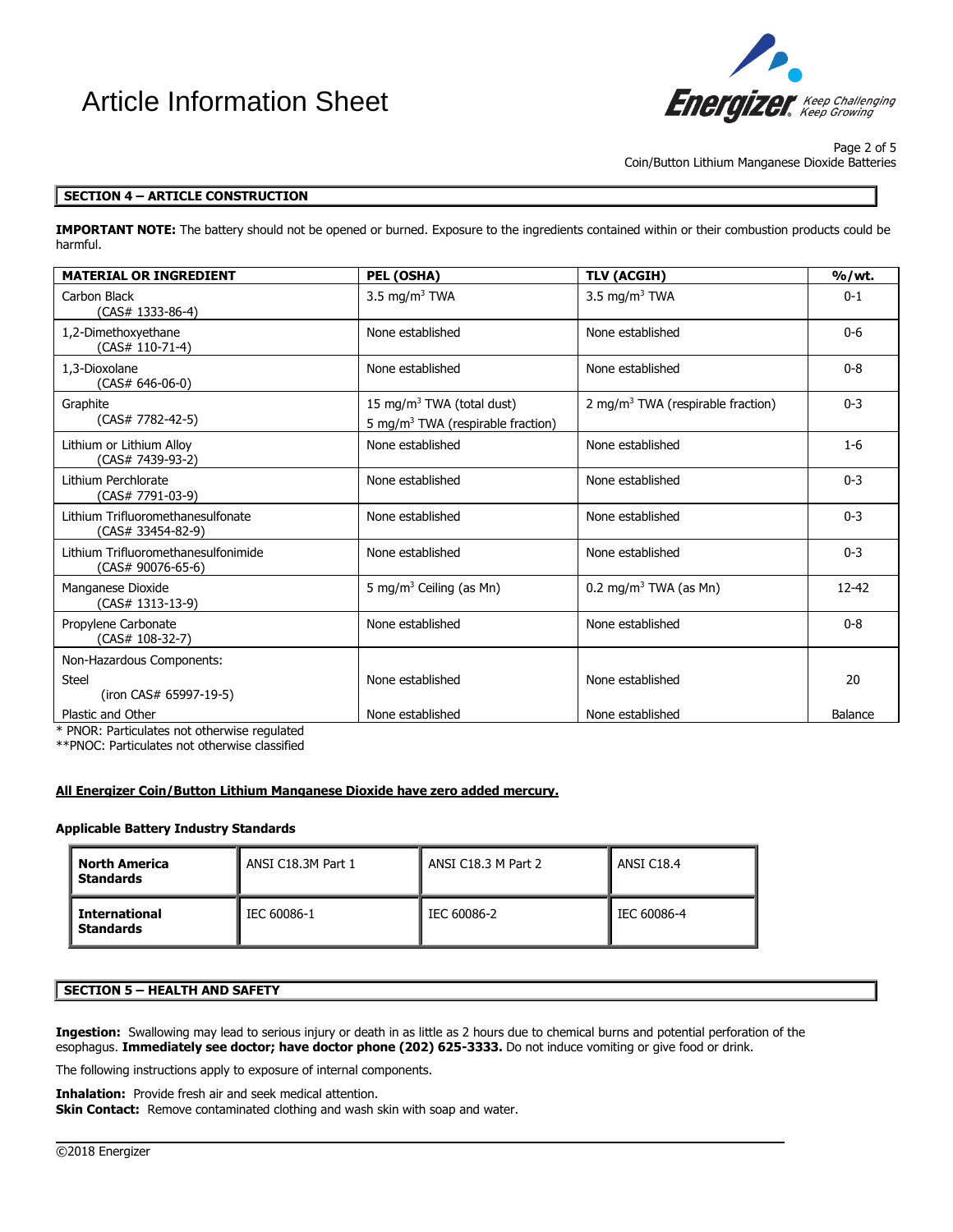# Article Information Sheet



Page 3 of 5 Coin/Button Lithium Manganese Dioxide Batteries

**Eye Contact:** Immediately flush eyes thoroughly with water for at least 15 minutes, lifting upper and lower lids, until no evidence of the chemical remains. Seek medical attention.

## **SECTION 6 – FIRE HAZARD & FIREFIGHTING**

In case of fire where lithium batteries are present, flood area with water or smother with a Class D fire extinguishant appropriate for lithium metal, such as Lith-X. Water may not extinguish burning batteries but will cool the adjacent batteries and control the spread of fire. Burning batteries will burn themselves out. Virtually all fires involving lithium batteries can be controlled by flooding with water. However, the contents of the battery will react with water and form hydrogen gas. In a confined space, hydrogen gas can form an explosive mixture. In this situation, smothering agents are recommended. A smothering agent will extinguish burning lithium batteries.

Emergency Responders should wear self-contained breathing apparatus. Burning lithium manganese dioxide batteries produce toxic and corrosive lithium hydroxide fumes.

#### **SECTION 7 - HANDLING AND STORAGE**

**Storage:** Store in a cool, well ventilated area. Elevated temperatures can result in shortened battery life. In locations that handle large quantities of lithium batteries, such as warehouses, lithium batteries should be isolated from unnecessary combustibles.

Mechanical Containment: If potting or sealing the battery in an airtight or watertight container is required, consult your Energizer Brands, LLC representative for precautionary suggestions. Do not obstruct safety release vents on batteries. Encapsulation of batteries will not allow cell venting and can cause high pressure rupture.

Handling: Accidental short circuit for a few seconds will not seriously affect the battery. Prolonged short circuit will cause the battery to lose energy, generate significant heat and can cause the safety release vent to open. Sources of short circuits include jumbled batteries in bulk containers, metal jewelry, metal covered tables or metal belts used for assembly of batteries into devices. Damaging a lithium battery may result in an internal short circuit.

> The contents of an open battery, including a vented battery, when exposed to water, may result in a fire and/or explosion. Crushed or damaged batteries may result in a fire.

If soldering or welding to the battery is required, consult your Energizer representative for proper precautions to prevent seal damage or short circuit.

**Charging:** This battery is manufactured in a charged state. It is not designed for recharging. Recharging can cause battery leakage or, in some cases, high pressure rupture. Inadvertent charging can occur if a battery is installed backwards.

**Labeling:** If the Energizer label or package warnings are not visible, it is important to provide a package and/or device label stating:

WARNING: Battery can explode or leak and cause burns if installed backwards, disassembled, charged, or exposed to water, fire or high temperature.

Where accidental ingestion of small batteries is possible, the label should include:

# A WARNING

**(1) KEEP OUT OF REACH OF CHILDREN.** Swallowing may lead to serious injury or death in as little as 2 hours due to chemical burns and potential perforation of the esophagus. **Immediately see doctor; have doctor phone (202) 625-3333.** Keep in original package until ready to use. Dispose of used batteries immediately.

#### **SECTION 8 – DISPOSAL CONSIDERATIONS**

LiMnO<sup>2</sup> batteries are not hazardous waste per the United States Resource Conservation and Recovery Act(RCRA) - 40 CFR Part 261 Subpart C. Dispose of in accordance with all applicable federal, state and local regulations.

 $\overline{\phantom{a}}$ 

#### **SECTION 9 – TRANSPORT INFORAMTION**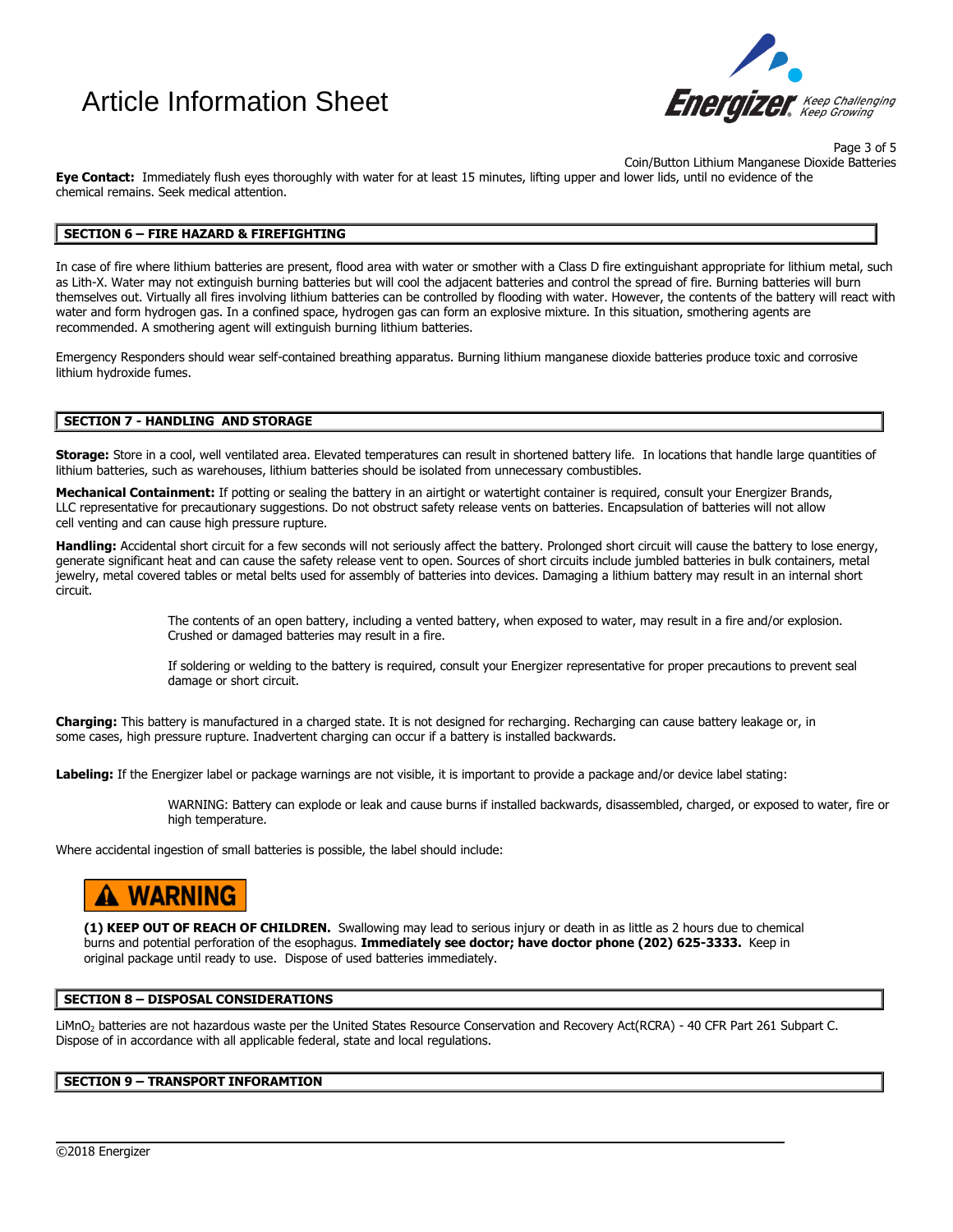# Article Information Sheet



Page 4 of 5

Coin/Button Lithium Manganese Dioxide Batteries

In general, all batteries in all forms of transportation (ground, air, or ocean) must be packaged in a safe and responsible manner. Regulatory concerns from all agencies for safe packaging require that batteries be packaged in a manner that prevents short circuits and be contained in "strong outer packaging" that prevents spillage of contents. All original packaging for Energizer lithium batteries are compliant with these regulatory concerns.

Energizer lithium coin batteries are exempt from the classification as dangerous goods as they meet the requirements of the special provisions listed below. (Essentially, they are properly packaged and labeled, contain less than 1 gram of lithium and pass the tests defined in UN model regulation section 38.3).

| <b>Regulatory Body</b>              | <b>Special Provisions</b>        |  |
|-------------------------------------|----------------------------------|--|
| <b>ADR</b>                          | 188, 230, 310, 636, 656          |  |
| IMDG                                | 188, 230, 310, 957               |  |
| UN                                  | UN 3090, UN 3091                 |  |
| US DOT                              | 422, A54                         |  |
| IATA 60 <sup>th</sup> edition, ICAO | Packaging Instructions 968 - 970 |  |

Energizer is registered with CHEMTEL. In the event of an incident during transport call 1-800-526-4727 (North America) or 1-314-985-1511 (International).

A global lithium label chart is provided below to summarize the current global labeling requirements.

#### **Shipping Mode Li content Net quantity wt. of batteries per package Battery Type** AIR 0.3g to  $\leq$ 1g/cell 0.3g to  $\leq$ 2g/ battery  $\le$ 2.5 kg  $\vert$  L91, L92, L522 YES  $\vert$  YES  $\vert$  YES  $\vert$  YES  $\leq$ 0.3g/cell  $\leq$ 2.5kg All Li Coin and  $2L76$  NO YES YES  $\leq$ 0.3g/cell >2.5kg All Li Coin and Participation of the YES Are NES WES Land/<br>Sea only Land, All All All All All All NO YES YES YES

### **Label Summary Chart**

# **SECTION 10 – REGULATORY INFORMATION**

## **10A Battery**

1. **SARA/TITLE III**: As an article, this battery and its contents are not subject to the requirements of the Emergency Planning and Community Right-To-Know Act.

 $\overline{\phantom{a}}$ 

- 2. **USA EPA Mercury Containing & Rechargeable Battery Management Act of 1996:** No mercury added
- 3. **EU Battery Directive 2006/66/EC Amended 2013/56/EU:** Energizer batteries are compliant with all aspects of the Directive

## **10B General**

- 1. **CPSIA 2008:** Exempt
- 2. **US CPSC FHSA (16 CFR 1500):** Not applicable since batteries are defined as articles
- 3. **USA EPA TSCA (40 CFR 707.20):** Not applicable since batteries are defined as articles
- 4. **USA EPA RCRA (40 CFR 261):** Classified as non-hazardous waste per ignitable, corrosive, reactive or toxicity testing
- 5. **California Prop 65:** No warning required
- 6. **DTSC Perchlorate labeling:** warning required